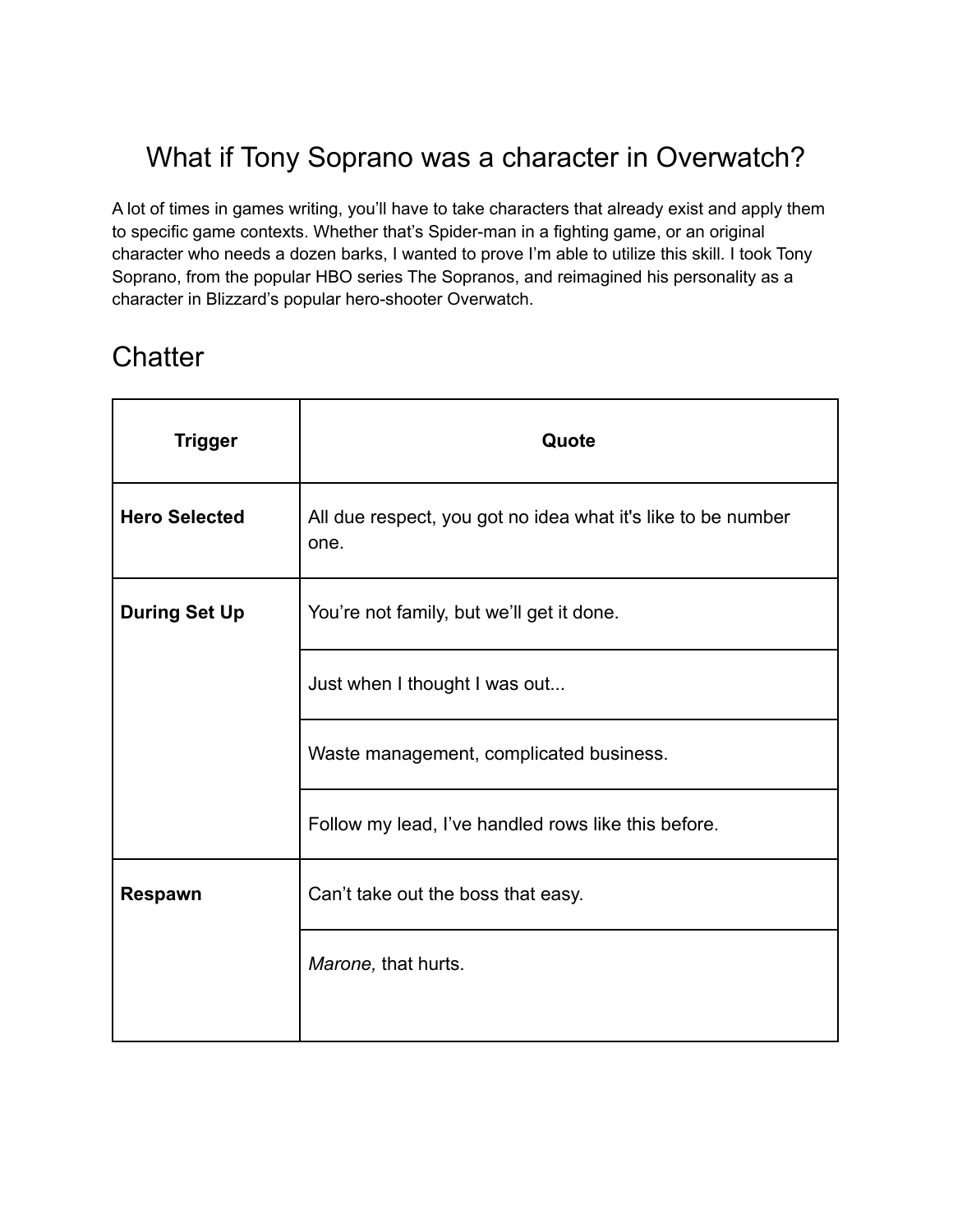|                       | Not in Jersey anymore, eh?                  |
|-----------------------|---------------------------------------------|
|                       | It's a young man's game.                    |
|                       | This woulda never happened in the old days. |
|                       | I should've had Chris do this.              |
|                       | After this, I'm headed to Boca Raton.       |
| <b>Health Pack</b>    | Feels better.                               |
|                       | That hits the spot.                         |
|                       | Buona fortuna!                              |
| <b>On Fire</b>        | Kind of a big deal around here.             |
|                       | Don't mess with me!                         |
|                       | This is my city!                            |
|                       | Marone, I'm on fire!                        |
| <b>Damage Boosted</b> | Now that's the good stuff.                  |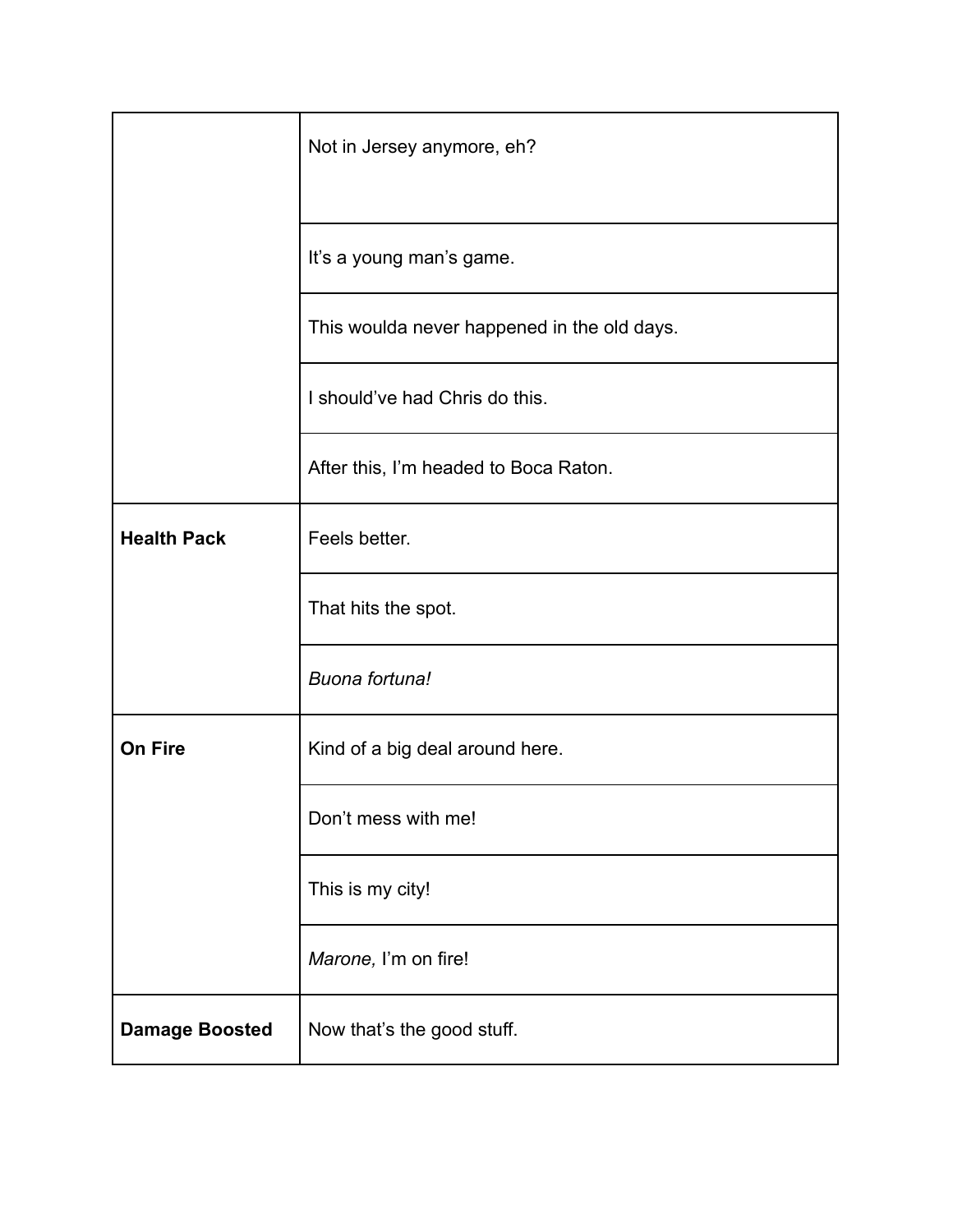|                                       | Ayy, Tony's here!                                 |
|---------------------------------------|---------------------------------------------------|
|                                       | Let the boss handle this.                         |
|                                       | Thanks, Angie. I got this.                        |
|                                       | Woo, baby!                                        |
| <b>Discord Orb</b><br><b>Received</b> | Ubatz.                                            |
| Voted Epic (5<br>Votes)               | Nice to be appreciated.                           |
|                                       | Decent kickback, but you all still owe me.        |
|                                       | I'm the capo regio.                               |
| <b>Voted Legendary</b><br>(10 Votes)  | Dr. Melfi will love this.                         |
|                                       | Who else would've gotten it?                      |
|                                       | You know, I think this therapy is really helping. |
| <b>Enemy</b><br><b>Resurrection</b>   | Jesus, they're back!                              |
| <b>Resurrected</b>                    | Can't keep the Don down, eh?                      |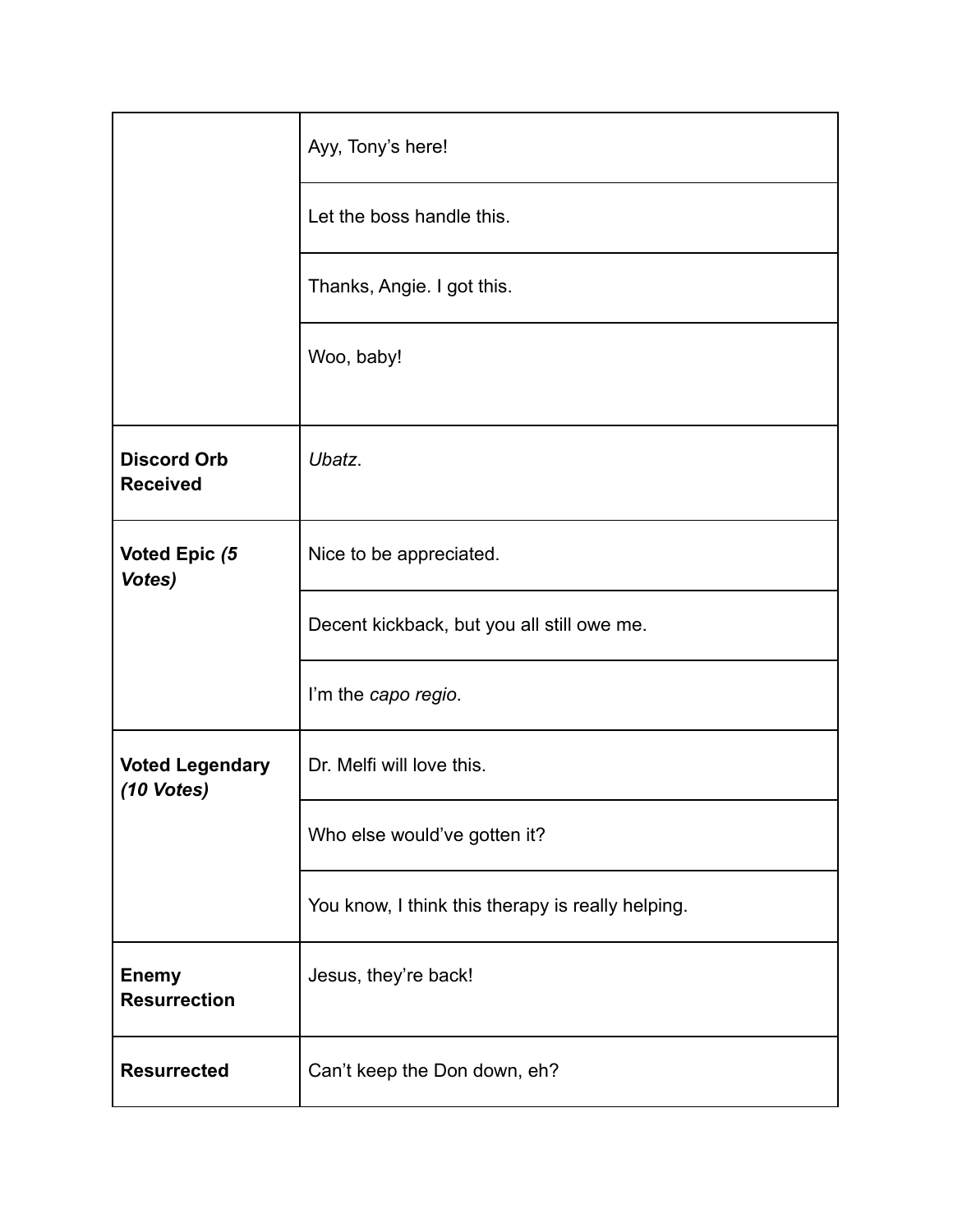| Hey, I owe you one.           |
|-------------------------------|
| Thanks, doll.                 |
| Bada-bing, back in the fight. |

### Call-Outs

| <b>Trigger</b>                          | Quote                                   |
|-----------------------------------------|-----------------------------------------|
| <b>Hero Change</b>                      | You needed a professional.              |
| <b>Sniper Sighted</b>                   | A sniper, keep those heads down!        |
| <b>Enemy Sighted</b>                    | Got eyes on 'em!                        |
|                                         | I can see 'em!                          |
| <b>Turret Sighted</b>                   | Watch out for that turret!              |
| <b>Enemy Has a</b><br><b>Teleporter</b> | I'm thinking they got a teleporter.     |
|                                         | Let's take out that teleporter already! |
| <b>Teleporter Sighted</b>               | Found the teleporter!                   |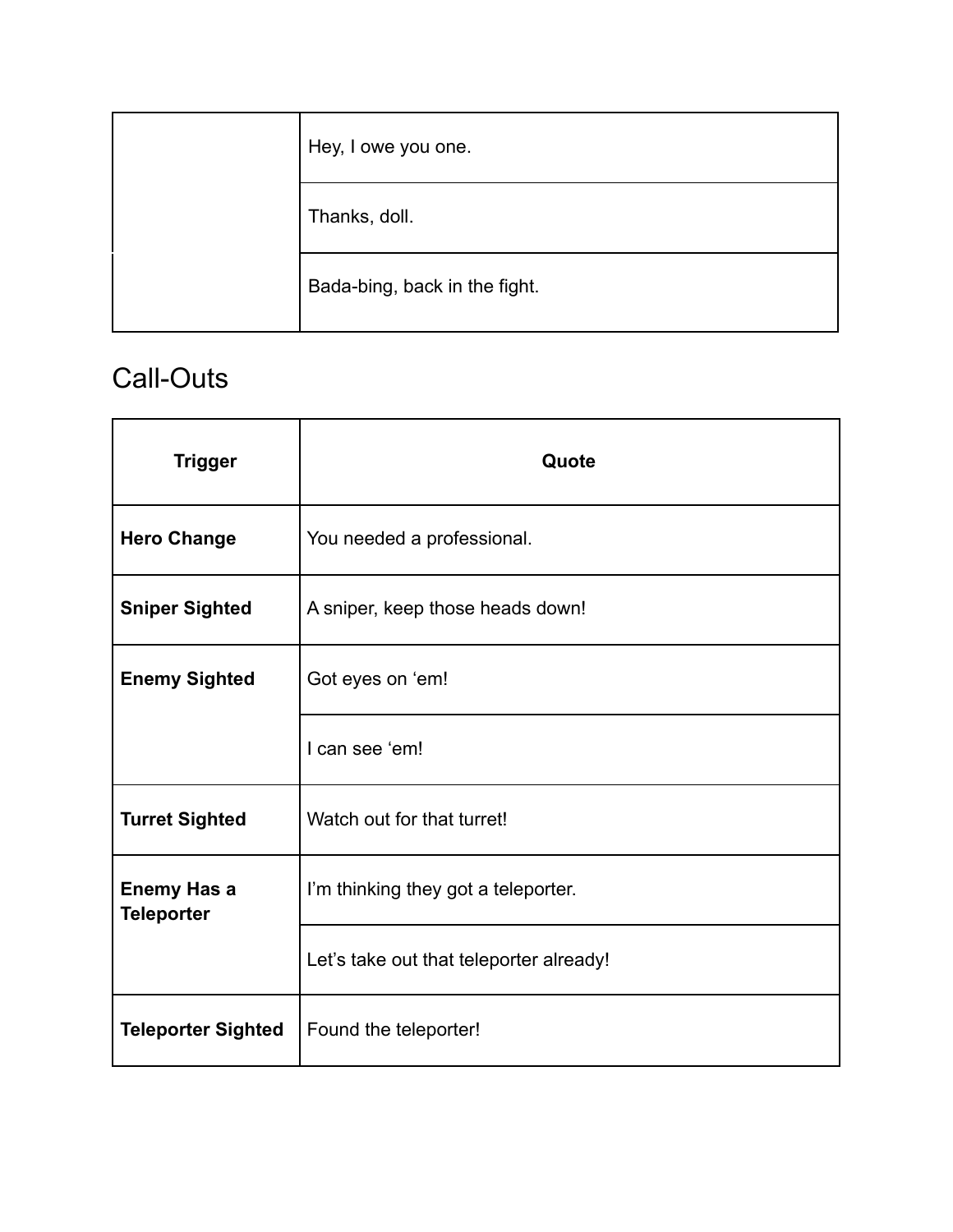| <b>Ally Damaged</b>                  | Hey! Watch it!                                       |
|--------------------------------------|------------------------------------------------------|
|                                      | Don't get yourself whacked!                          |
| <b>Time Running Out</b><br>(Defense) | We're almost done with this thing, hold it together. |
| <b>Time Running Out</b><br>(Attack)  | Come on, we have to go now! Almost outta time!       |
|                                      | If we don't get this now, we can forget about it!    |
| Nano-Boosted                         | Don't mess with my family!                           |
|                                      | You can't get to this family!                        |

# Mission-Specific

| <b>Trigger</b>                           | Quote                                      |
|------------------------------------------|--------------------------------------------|
| <b>Point Contested</b><br>(Defense)      | Giving me agita!                           |
| <b>Point Being Captured</b><br>(Defense) | Marone, don't let 'em take this!           |
| <b>Capturing Point</b>                   | Eh, goombas, let's get this point already. |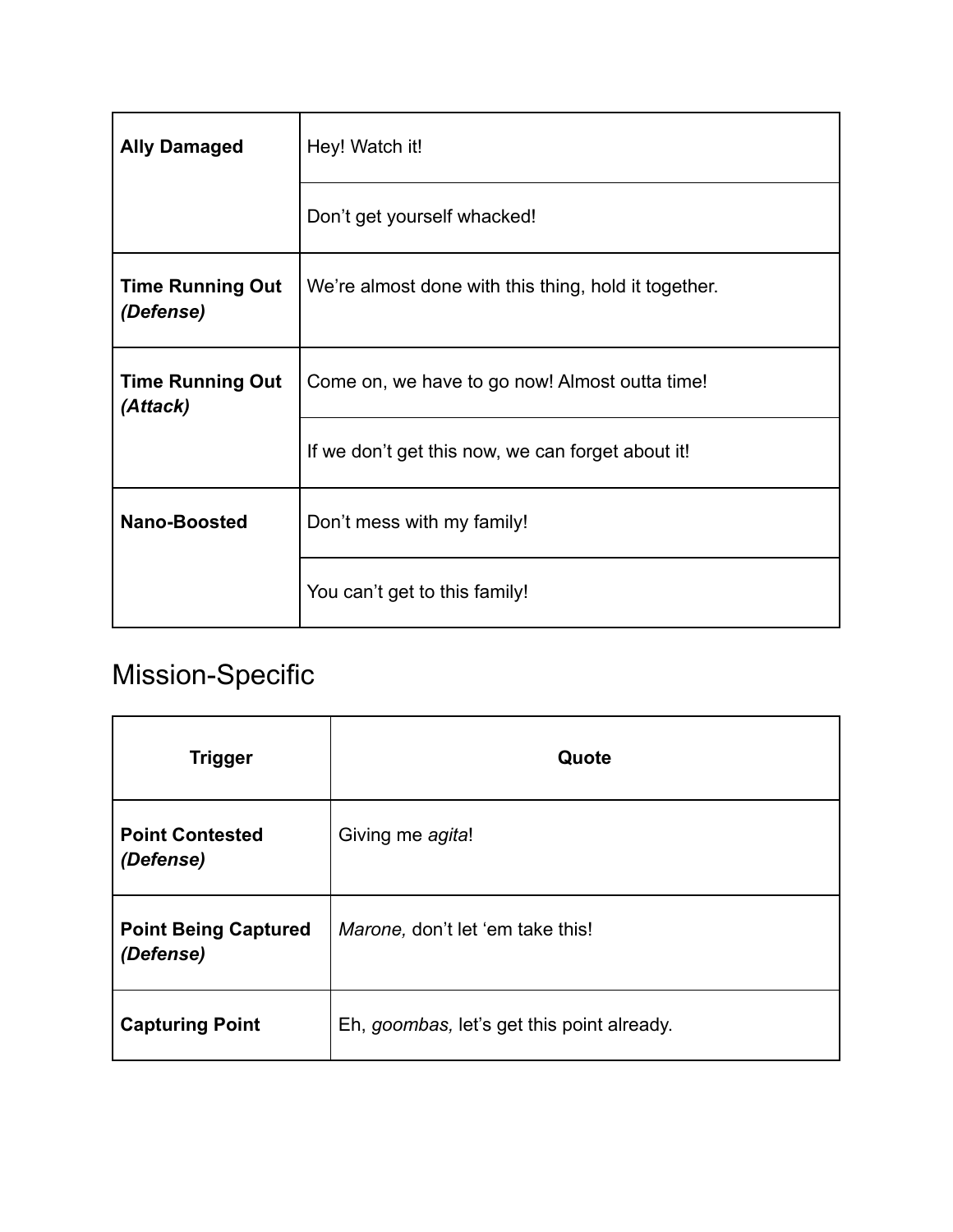|                                      | Locking down the objective.          |
|--------------------------------------|--------------------------------------|
| <b>Point Lost</b>                    | Hey, whadayagunnado?                 |
| <b>Payload Stuck</b>                 | Do I have to push this thing myself? |
|                                      | Paesan, let's get this going!        |
| <b>Escorting Payload</b><br>(Attack) | Finally rolling on this job.         |
| <b>Payload Moving</b><br>(Defense)   | Get 'em off this thing!              |

### **Eliminations**

| <b>Trigger</b>    | Quote                          |
|-------------------|--------------------------------|
| <b>Final Blow</b> | Whacked.                       |
|                   | One down.                      |
|                   | Jamoke!                        |
|                   | Can't step to the boss.        |
|                   | Should've made Paulie do this. |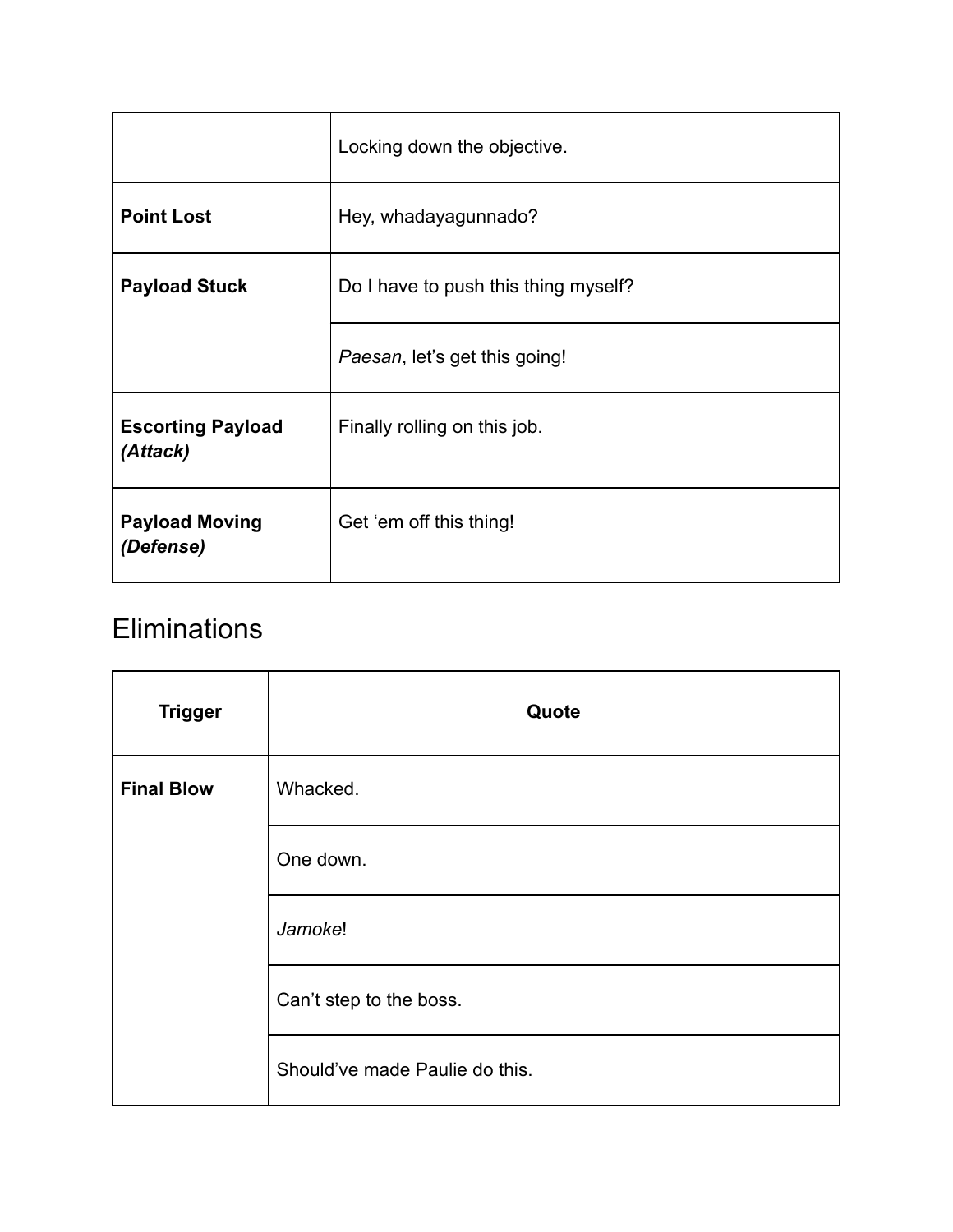|                                         | I'm not cleaning that up.                                      |
|-----------------------------------------|----------------------------------------------------------------|
|                                         | (vs Pharah) Clipped your wings, heh.                           |
|                                         | (vs Soldier: 76 or Reinhardt or Torbjörn) Early retirement.    |
|                                         | (vs Reaper) Not the first time I've beaten death.              |
|                                         | (vs Sombra) Let's keep it old-school.                          |
|                                         | (vs Roadhog) Now that's a lotta gabagool.                      |
|                                         | (vs Reinhardt) He's a real goomba.                             |
|                                         | (vs Winston) I may be a dope, but I won't be beaten by an ape. |
| Solo<br><b>Elimination</b>              | Usually I hire people to do that.                              |
| <b>Kill Streak</b>                      | I'll whack a hundred more, where that came from.               |
| <b>Turret</b><br><b>Elimination</b>     | Took out their turret!                                         |
| <b>Teleporter</b><br><b>Elimination</b> | Their teleporter's busted.                                     |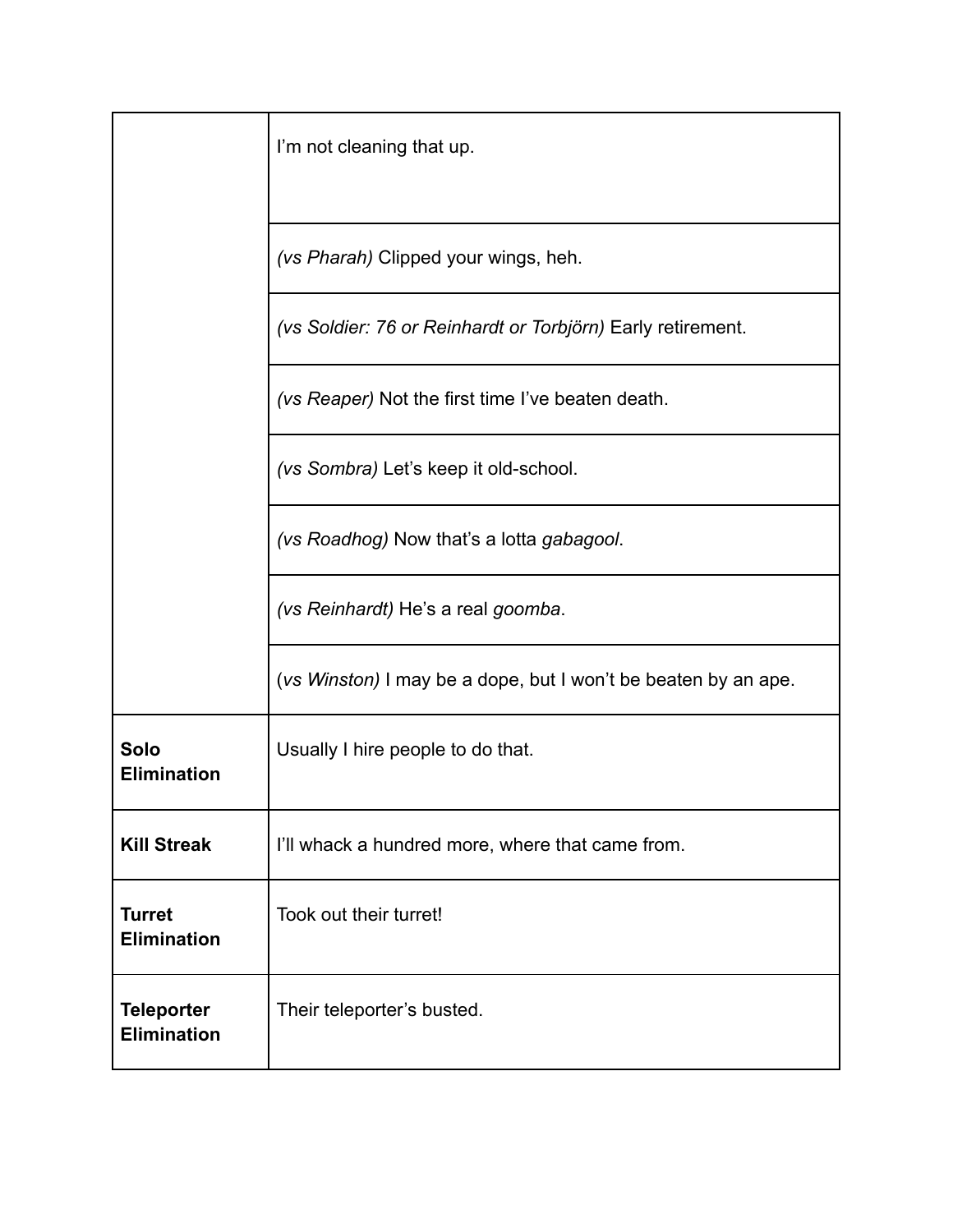| <b>Melee Final</b><br><b>Blow</b> | A Soprano beatdown.                       |
|-----------------------------------|-------------------------------------------|
| <b>Revenge</b>                    | I don't hold grudges, but I don't forget. |
| <b>Team Kill</b>                  | Well, that's that handled.                |

# **Communication**

| <b>Wheel Option</b> | Quote       |
|---------------------|-------------|
| Hello               | Hey.        |
|                     | How are ya? |
|                     | Come stai?  |
|                     | Hey there.  |
|                     | Ciao.       |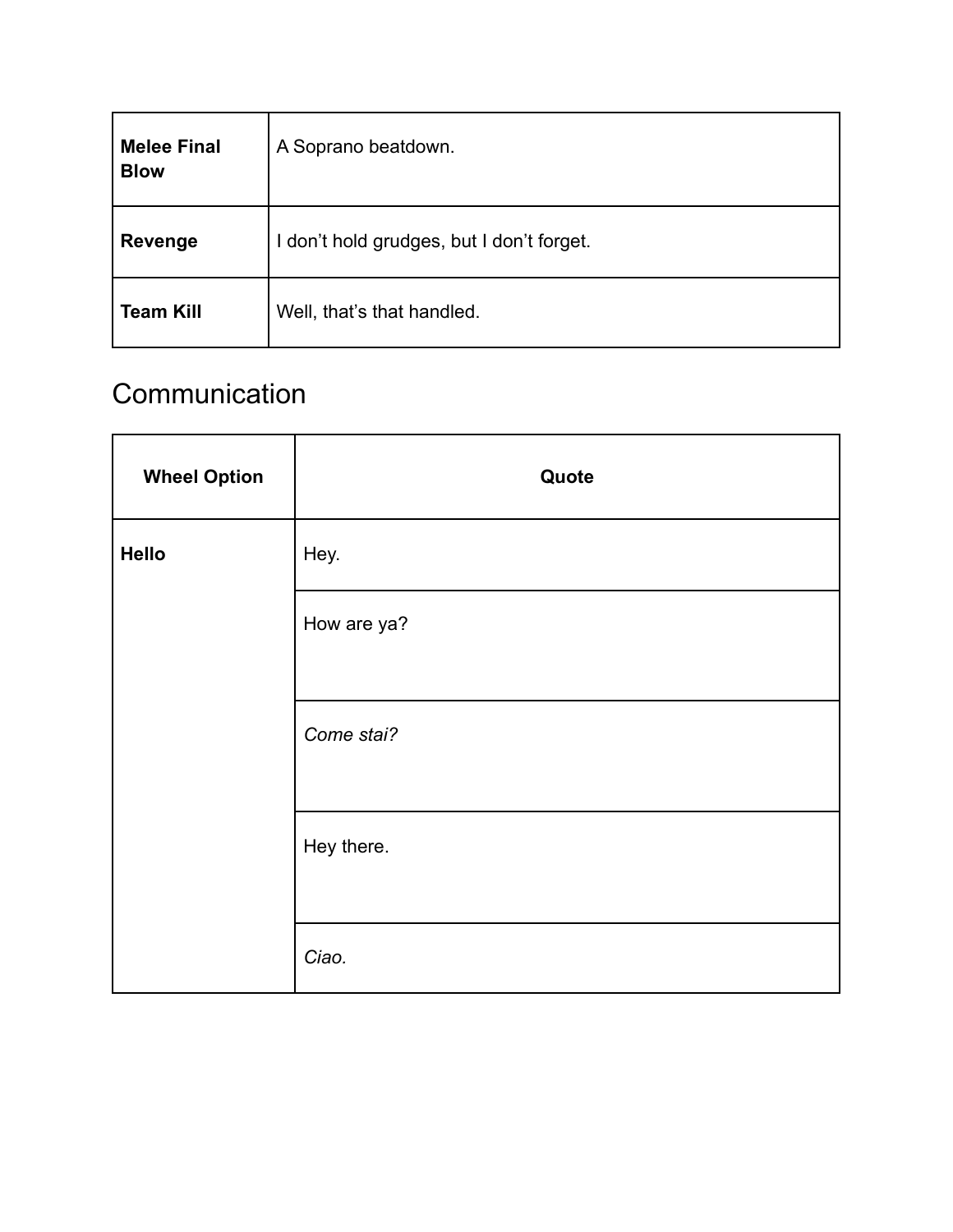| <b>Thank</b>        | Thank you.      |
|---------------------|-----------------|
|                     |                 |
|                     | Thanks.         |
|                     | Appreciate it.  |
|                     | I owe you.      |
| Acknowledge         | Got it.         |
|                     | I getcha.       |
|                     | Understood.     |
|                     | Uh-uh.          |
| <b>Need Healing</b> | I need healing. |
|                     | Need healing.   |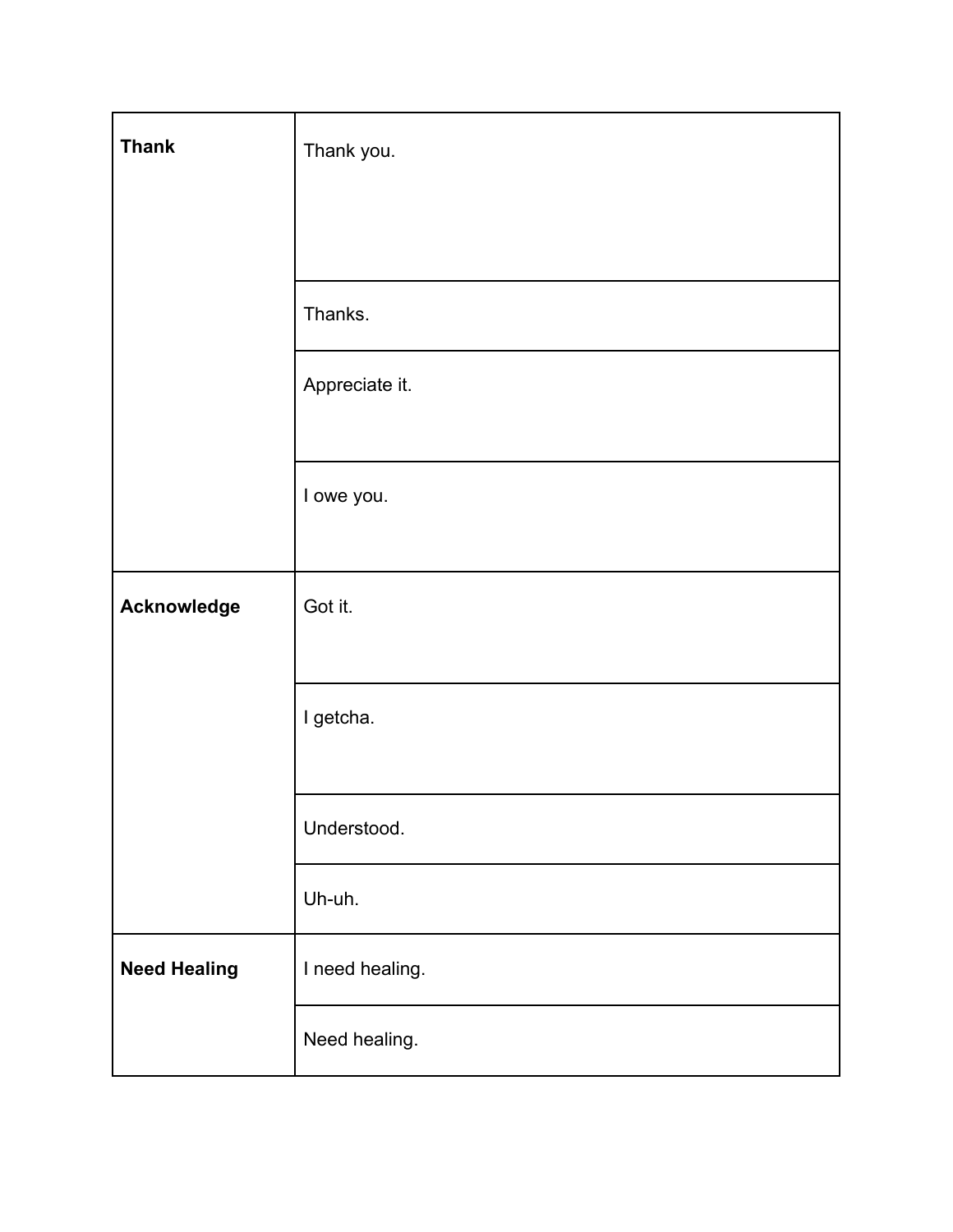| <b>Group Up</b>                      | Group up.                       |
|--------------------------------------|---------------------------------|
|                                      | Stick with me.                  |
|                                      | Group up with me.               |
|                                      | Get over here.                  |
| <b>Ultimate Status</b><br>$(0-90\%)$ | My ultimate is charging.        |
|                                      | The Boss is almost ready.       |
| <b>Ultimate Status</b><br>$(100\%)$  | The Boss is ready to get dirty. |
|                                      | My ultimate is ready.           |

## Voice Lines

| <b>Availability</b> | Quote               |
|---------------------|---------------------|
| <b>Default</b>      | Bada-bing.          |
| 25 points           | Family.             |
|                     | Need some gabagool. |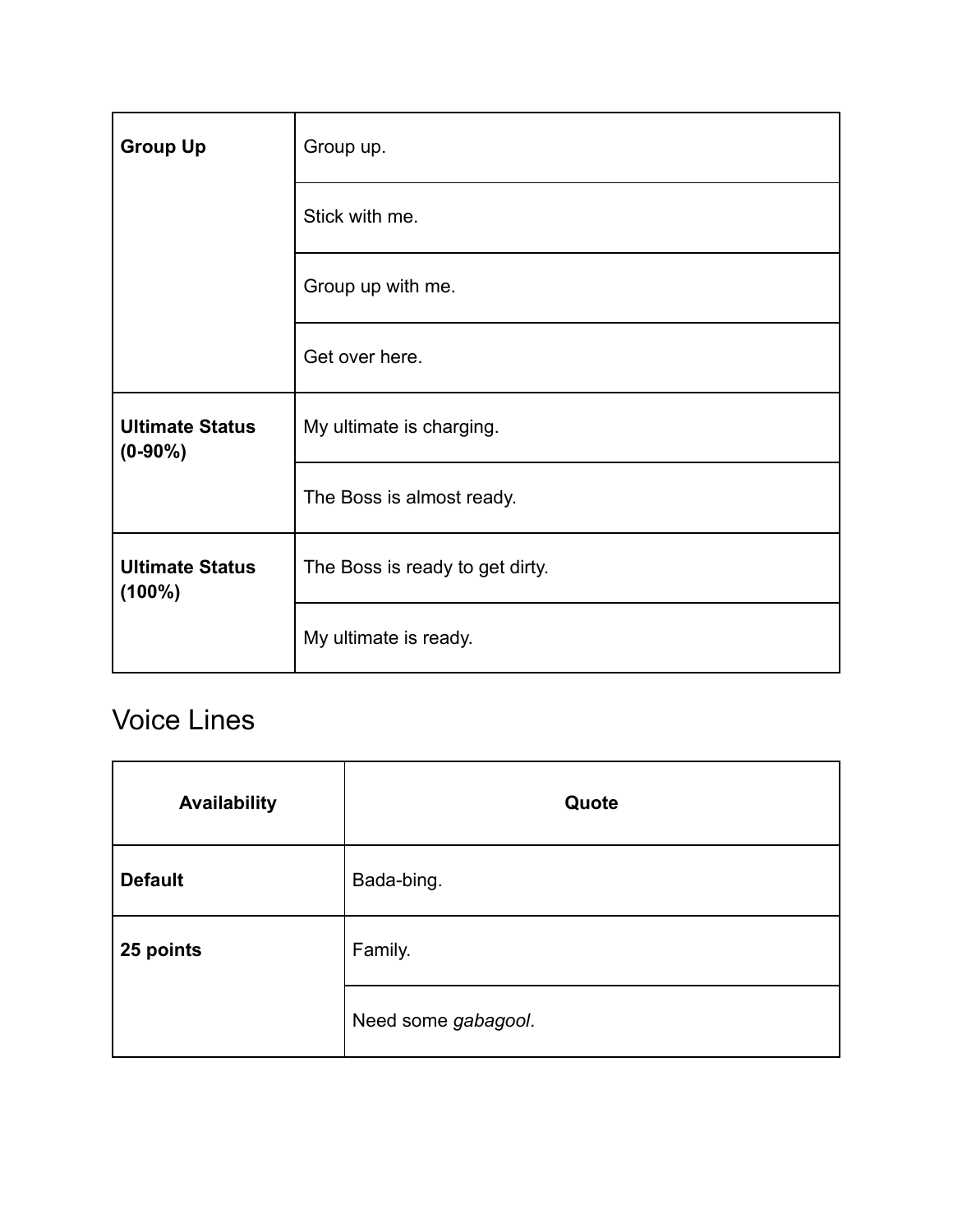|                                                   | Hey, you're not my goomar!                           |
|---------------------------------------------------|------------------------------------------------------|
|                                                   | Woke up this morning                                 |
|                                                   | Just when I thought I was out, they pull me back in. |
|                                                   | I'm the boss of this family.                         |
|                                                   | Stunade.                                             |
|                                                   | I love my paesanos.                                  |
|                                                   | What are you thinking?                               |
|                                                   | What'll you do for me?                               |
|                                                   | Ciao, bella!                                         |
| <b>Summer Games (2016)</b><br><b>Exclusive 25</b> | A don doesn't wear shorts.                           |
| <b>Summer Games (2017)</b><br><b>Exclusive 75</b> | I'm sweating like a pig out here!                    |
| Halloween Terror (2016)<br><b>Exclusive 25</b>    | Boo! Hahaha, gotcha, hahaha.                         |